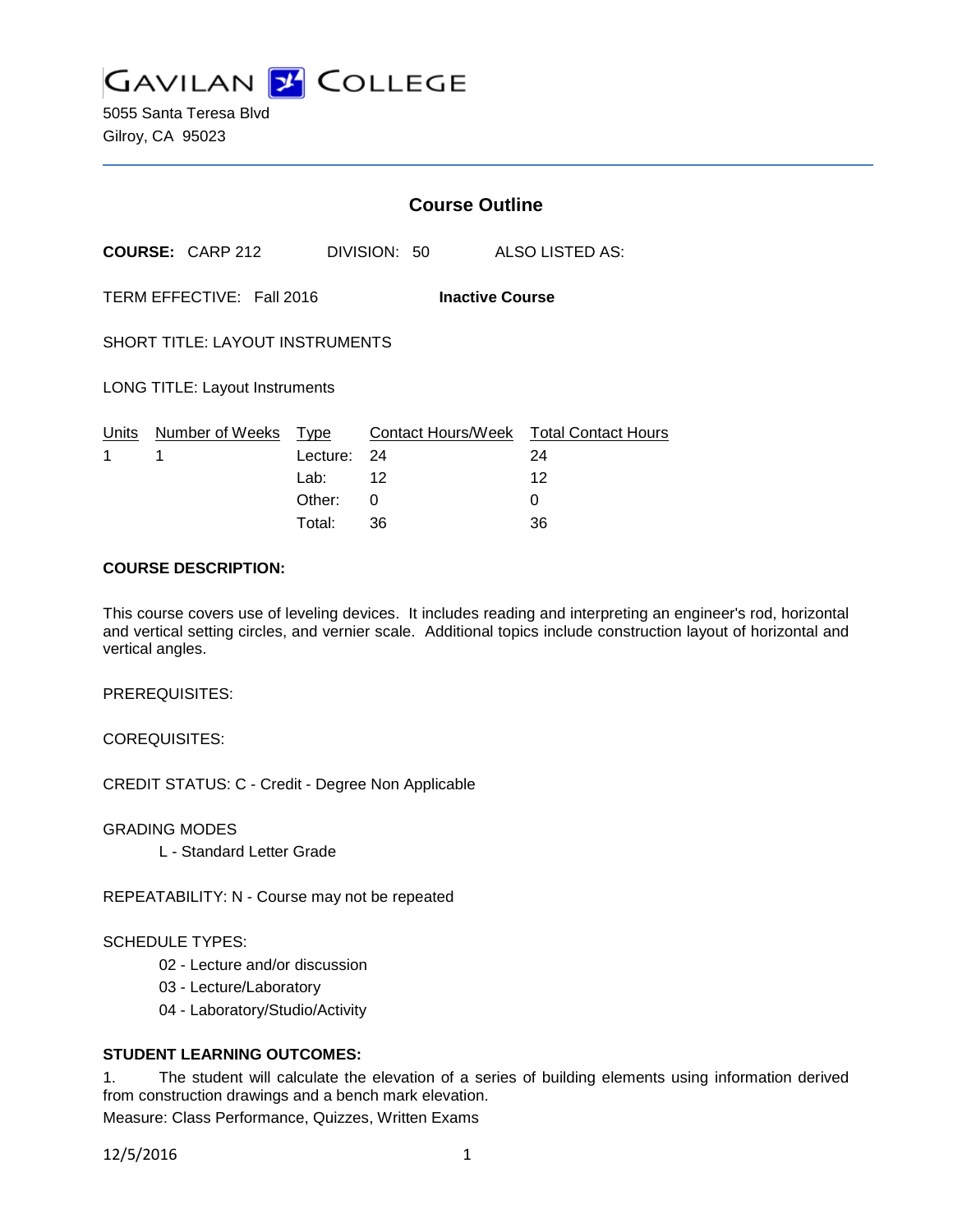PLO: 2 ILO: 1, 2, 3, 7 GE-LO: Year assessed or anticipated year of assessment: 2012-13

2. The student will use a digital Theodolite to layout a series of lines of a finite length and a given angle to a base line.

Measure: Class Performance, Quizzes, Written Exams

PLO: 2 ILO: 1, 2, 3, 7 GE-LO:

Year assessed or anticipated year of assessment: 2012-13

# PROGRAM LEARNING OUTCOMES:

1. Demonstrate journey level skills, including those skills necessary to build all concrete infrastructures that comprise the California transportation system.

2. Locate on the blueprints and in the specifications, the information needed to construct various types of structures and assemble its various components.

3. Perform horizontal layout and vertical layout of wood framed wall components. Install interior and exterior trims and moldings. Construct various types of roofs and stairs.

# CONTENT, STUDENT PERFORMANCE OBJECTIVES, OUT-OF-CLASS ASSIGNMENTS

Inactive Course: 11/28/2016

Out-of class assignments: For each topic, the student will read chapters and do homework assignments at the end of those chapters.

10 lec/ 2 lab

#### I. CONTENT

- a. Importance of survey instruments in construction.
- b. Automatic levels
- 1. Parts and their function
- 2. Care and maintenance
- c. Tripods
- 1. Types
- 2. Materials
- 3. Tripod heads
- 4. Care and maintenance

Automatic level - Instrument setup

SLO: The student will calculate the elevation of a series building elements using information derived from construction drawings and a bench mark elevation.

The student will use differential grading to determine the elevation of a remote point. Perform both arithmetic and accuracy checks.

Assignments: Read the chapters covered in the lecture and do the homework exercises at the end of the chapters. Answer the study guide questions on the assigned subject.

Calculate the elevation of a series building elements using information derived from construction drawings and a bench mark elevation. Use differential grading to determine the elevation of a remote point. Perform both arithmetic and accuracy checks.

10 lec/ 2 lab

d. Conversions and elevations 12/5/2016 2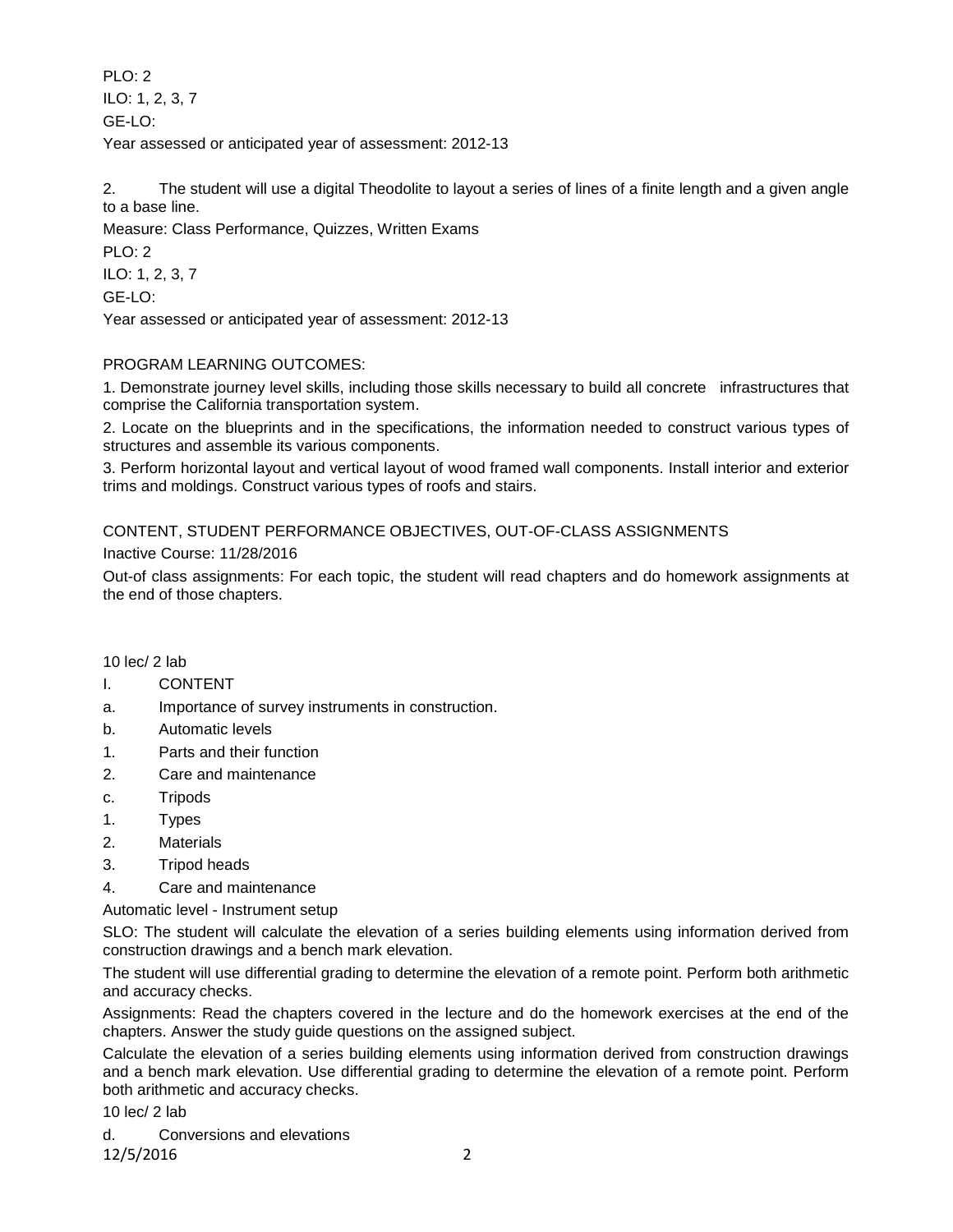- A. Conversion methods
- B. Elevations
- 1. Bench marks
- 2. Building section in construction drawings
- 3. Determining elevations
- e. Leveling rods
- 1. Engineer's rod
- 2. Direct elevation rod
- 3. Architect's rod
- 4. Story pole
- f. Use an optical level and leveling rod to determine the elevation of a series of points.
- g. Use a laser level to determine the elevation of a series of points.

h. Use an optical level to set an object to a specified elevation.Bench mark, backsight, height of instrument, fore sight, and point elevation

- 1. Field notes
- 1. Standard format
- 2 Accuracy

SLO: The student will read and interpret an assortment of leveling rods. The student will use an optical level and leveling rod to determine the elevation of a series of points.

The student will use a laser level to determine the elevation of a series of points.

The student will use an optical level to set an object to a specified elevation.

Assignments: Read the chapters covered in the lecture and do the homework exercises at the end of the chapters. Answer the study guide questions on the assigned subject.

Read and interpret an assortment of leveling rods. Use an optical level and leveling rod to determine the elevation of a series of points. Use a laser level to determine the elevation of a series of points. Use an optical level to set an object to a specified elevation.

10 lec/ 2 lab

- i. Leveling procedures
- a. Determine point elevations above and below the line of sight.
- b. Set an object to a predetermined elevation.
- c. Determine the elevation of a remote point.
- a. Temporary bench marks
- b. Accuracy check
- c. Arithmetic check
- j. Digital theodolites
- 1. Parts and their function
- 2. Care and maintenance
- 3. Set up procedures
- a. Selecting display screen preferences
- b. Setting up over a point and leveling the instrument
- c. Reading horizontal and vertical angles
- k. Angular measure
- l. Layout procedures
- 1. Lines
- 2. Angles
- 3. Transferring points vertically
- 4. Buildings
- 5. Geometric shapes
- 6. Closing the horizon

12/5/2016 3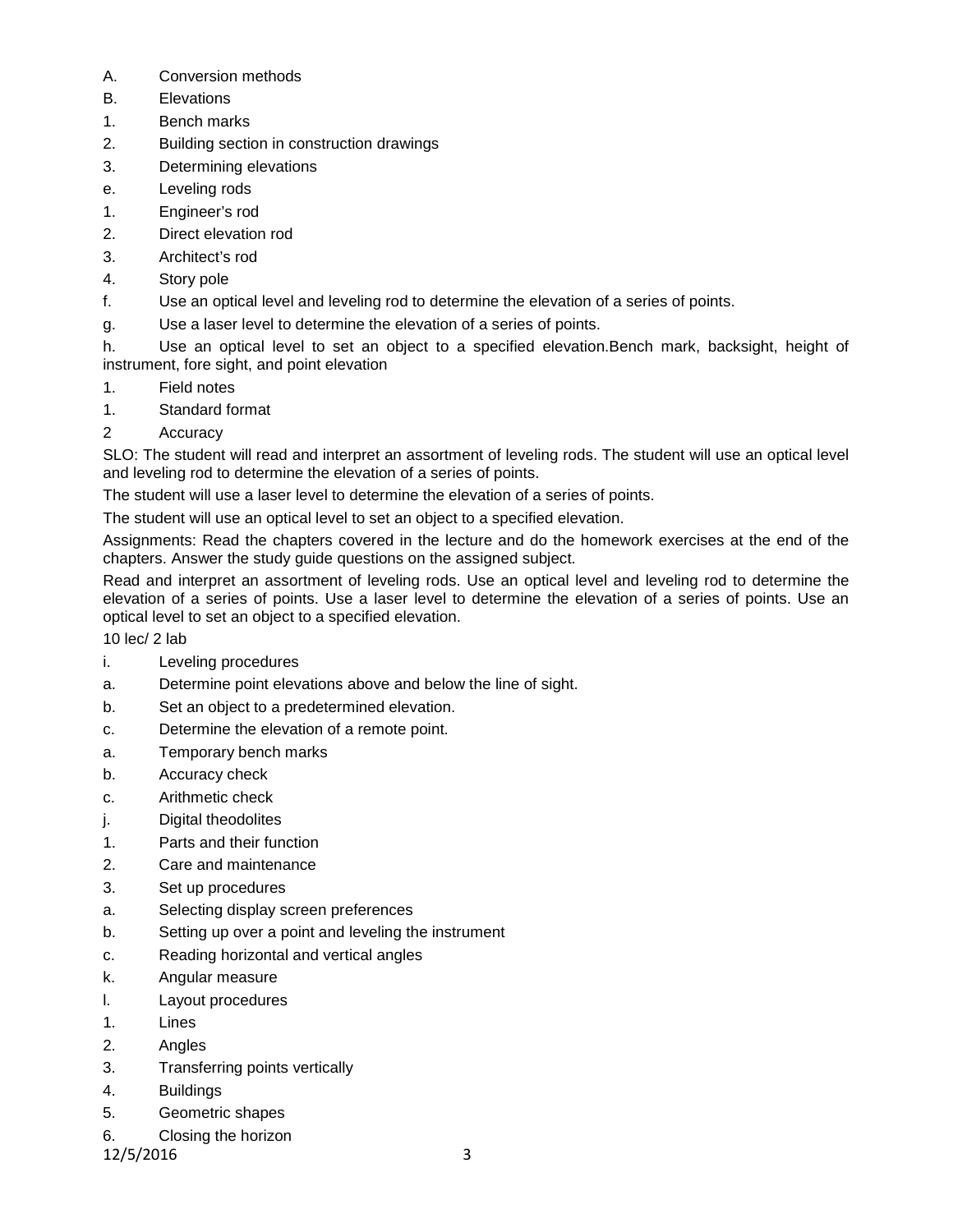SLO: The student will name the instrument parts an automatic level and a digital theodolite and describe their function. Use a digital theodolite to extend lines, extrapolate lines, and transfer points vertically. The student will use a digital theodolite to layout a right angle. The student will use a digital theodolite to layout a series of lines of a finite length and a given angle to a base line. The student will use a digital theodolite to layout building corners for a rectangular building. The student will use a digital theodolite to layout a geometric shape.

Assignments: Read the chapters covered in the lecture and do the homework exercises at the end of the chapters. Answer the study guide questions on the assigned subject.

Name the instrument parts an automatic level and a digital theodolite and describe their function. Use a digital theodolite to extend lines, extrapolate lines, and transfer points vertically. Use a digital theodolite to layout a right angle. Use a digital theodolite to layout a series of lines of a finite length and a given angle to a base line. Use a digital theodolite to layout building corners for a rectangular building. Use a digital theodolite to layout a geometric shape.

2 hours

Final exam

# **METHODS OF INSTRUCTION:**

- A. Lecture and discussion
- B. Visual aids
- C. Demonstrations
- D. Group hands-on exercise
- E. Individual hands-on exercise
- F. One-on-one hands-on instruction

# **METHODS OF EVALUATION:**

The types of writing assignments required: Written homework Reading reports Lab reports Essay exams The problem-solving assignments required: Homework problems Field work Lab reports Quizzes Exams The types of skill demonstrations required: Class performance Field work Performance exams The types of objective examinations used in the course: Multiple choice True/false Matching items **Completion** Other category: None The basis for assigning students grades in the course: Writing assignments: 10% - 40% Problem-solving demonstrations: 30% - 50% 12/5/2016 4